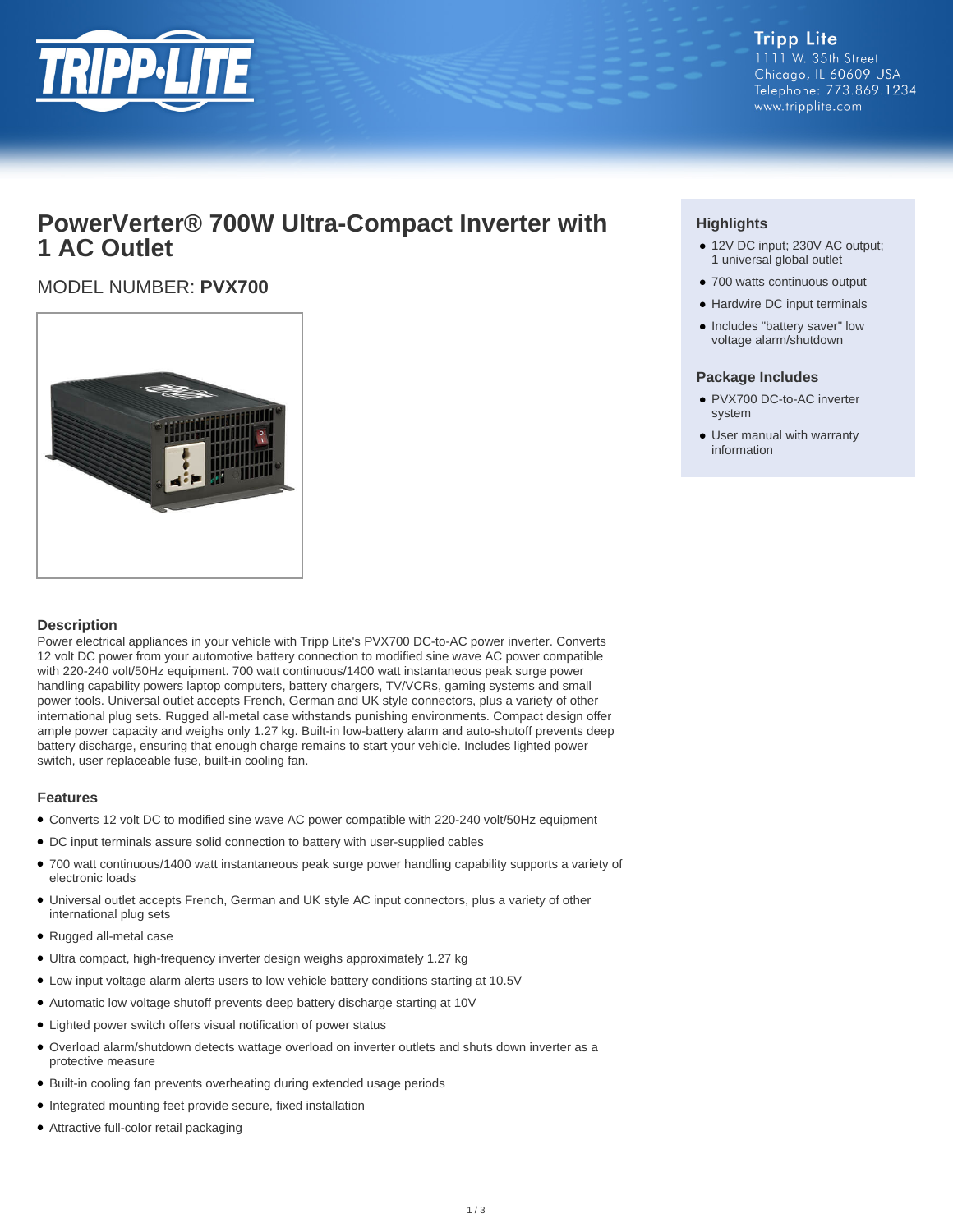

# **Specifications**

| <b>OVERVIEW</b>                              |                                                                                                                                                                                                                                |  |
|----------------------------------------------|--------------------------------------------------------------------------------------------------------------------------------------------------------------------------------------------------------------------------------|--|
| <b>UPC Code</b>                              | 037332137432                                                                                                                                                                                                                   |  |
| <b>INPUT</b>                                 |                                                                                                                                                                                                                                |  |
| Maximum Input Amps / Watts                   | Full continuous load - 80A at 12VDC, No load - 0.95A at 12VDC. Shutdown - 0.01 micro amps                                                                                                                                      |  |
| <b>Recommended Electrical Service</b>        | Requires 12V DC input source capable of delivering 80A for the required duration (when used at full capacity). For automotive applications, professional hardwire installation with 125A battery system fusing is recommended. |  |
| Input Connection Type                        | Set of 2 DC bolt-down terminals                                                                                                                                                                                                |  |
| Voltage Compatibility (VDC)                  | 12                                                                                                                                                                                                                             |  |
| <b>OUTPUT</b>                                |                                                                                                                                                                                                                                |  |
| Output (Watts)                               | 700                                                                                                                                                                                                                            |  |
| Continuous Output Capacity (Watts)           | 700                                                                                                                                                                                                                            |  |
| Peak Output Capacity (Watts)                 | 1400                                                                                                                                                                                                                           |  |
| <b>Output Nominal Voltage</b>                | 230V                                                                                                                                                                                                                           |  |
| Output Voltage Regulation                    | Maintains PWM sine wave output voltage of 230V AC (+/- 10 %)                                                                                                                                                                   |  |
| <b>Output Frequency Regulation</b>           | 50 Hz (+/- 5 %)                                                                                                                                                                                                                |  |
| <b>BATTERY</b>                               |                                                                                                                                                                                                                                |  |
| DC System Voltage (VDC)                      | 12                                                                                                                                                                                                                             |  |
| <b>USER INTERFACE, ALERTS &amp; CONTROLS</b> |                                                                                                                                                                                                                                |  |
| Switches                                     | Lighted on/off power switch                                                                                                                                                                                                    |  |
| Audible Alarm                                | Dual function alarm indicates overload conditions or low DC input voltage of 10.5V or less.                                                                                                                                    |  |
| <b>PHYSICAL</b>                              |                                                                                                                                                                                                                                |  |
| <b>Material of Construction</b>              | Aluminum, Steel                                                                                                                                                                                                                |  |
| Cooling Method                               | Fan                                                                                                                                                                                                                            |  |
| Shipping Dimensions (hwd / cm)               | 9.52 x 15.88 x 25.40                                                                                                                                                                                                           |  |
| Shipping Dimensions (hwd / in.)              | 3.75 x 6.25 x 10.00                                                                                                                                                                                                            |  |
| Shipping Weight (kg)                         | 2.49                                                                                                                                                                                                                           |  |
| Shipping Weight (lbs.)                       | 5.50                                                                                                                                                                                                                           |  |
| Unit Dimensions (hwd / in.)                  | 2.75 x 8.17 x 5                                                                                                                                                                                                                |  |
| Unit Dimensions (hwd / cm)                   | 7 x 20.75 x 12.6                                                                                                                                                                                                               |  |
| Unit Weight (lbs.)                           | 2.8                                                                                                                                                                                                                            |  |
| Unit Weight (kg)                             | 1.27                                                                                                                                                                                                                           |  |